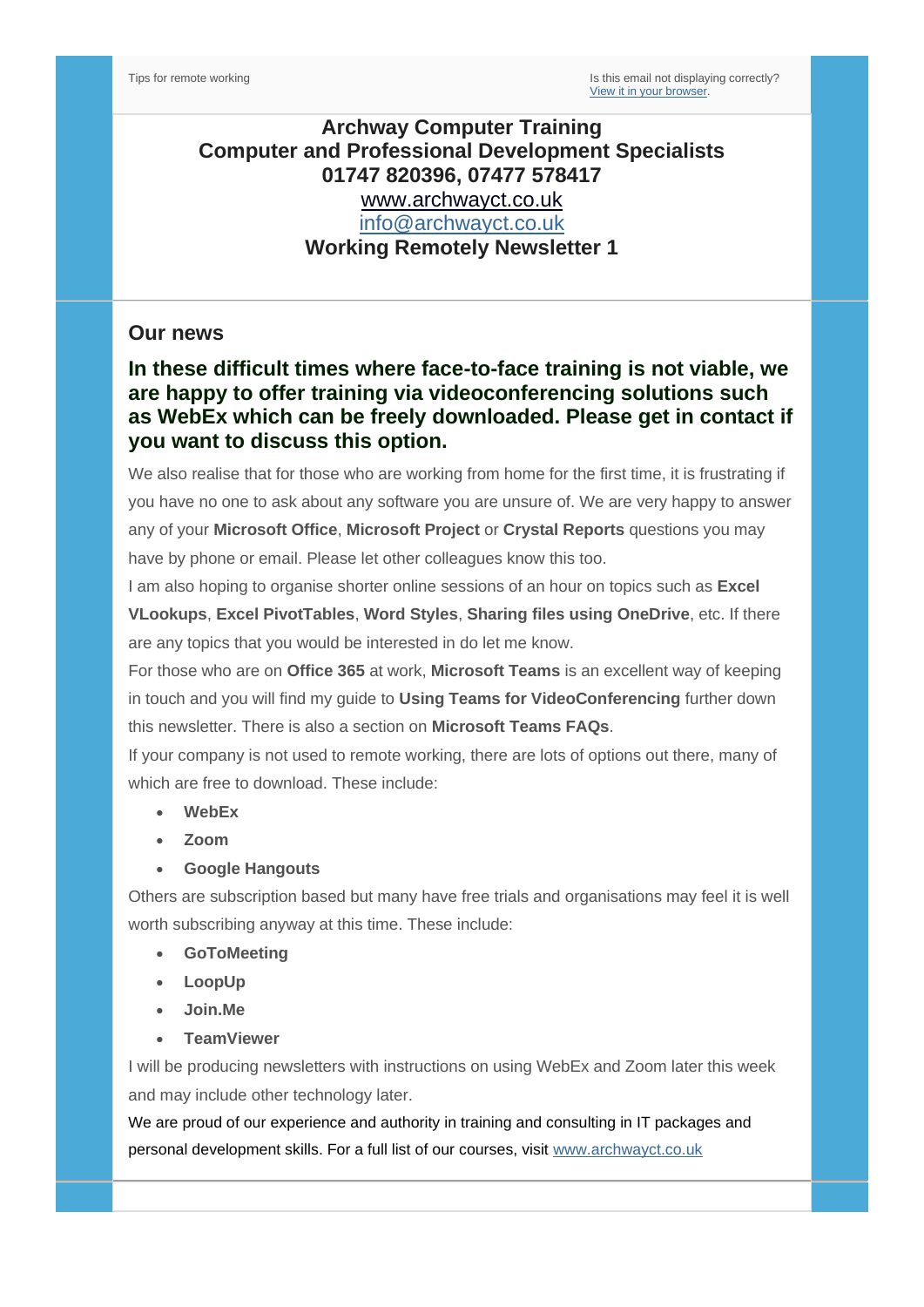# **Using Microsoft Teams for Remote Working**

Those of you using **Office 365** at work may well have put procedures into place for sharing files.Microsoft Teams allows you not only to share files but to video each other and chat with each other.

#### **Video Calls in Teams**

Microsoft Teams offers many impressive and valuable video conferencing features. Users can host 1080p calls with up to 250 members, which includes the ability to share screens and record calls. Users can also meet or collaborate on-the-go using Microsoft Teams apps for smartphones and tablets.

Video calling is an essential tool in the modern workplace since employees are more frequently working remote or from various office locations. Using Microsoft Teams, employees can easily meet virtually, discuss, brainstorm and work on documents, in realtime.

# **Video Calling in Teams Channel Video Call**

To create a new video call in a specific channel, first select the team and channel you would like to make the call in. Next, **click** the **Meet now** button at the bottom of your screen. A video call can also be started within an existing conversation **by clicking reply and choosing the video call** option. This gives you the ability to continue an existing thread of ideas or topics.

# **One-to-one/ Group calls**

In addition to channel calls, users can also make chat calls. There are two types of chat calls to make in Teams, including one-to-one or group calls. These calls will be private and won't appear in a channel conversation.

### **Microsoft Teams Call Options**

To start a call from a chat in teams, navigate to your chat list and click **New chat** to start a new conversation. **Type the name into the To field** of the person(s) you want to call. Then click **Video call or Audio call** in the top right corner to start the audio or video conversation.

# **Navigating A Call in Teams Video Functions**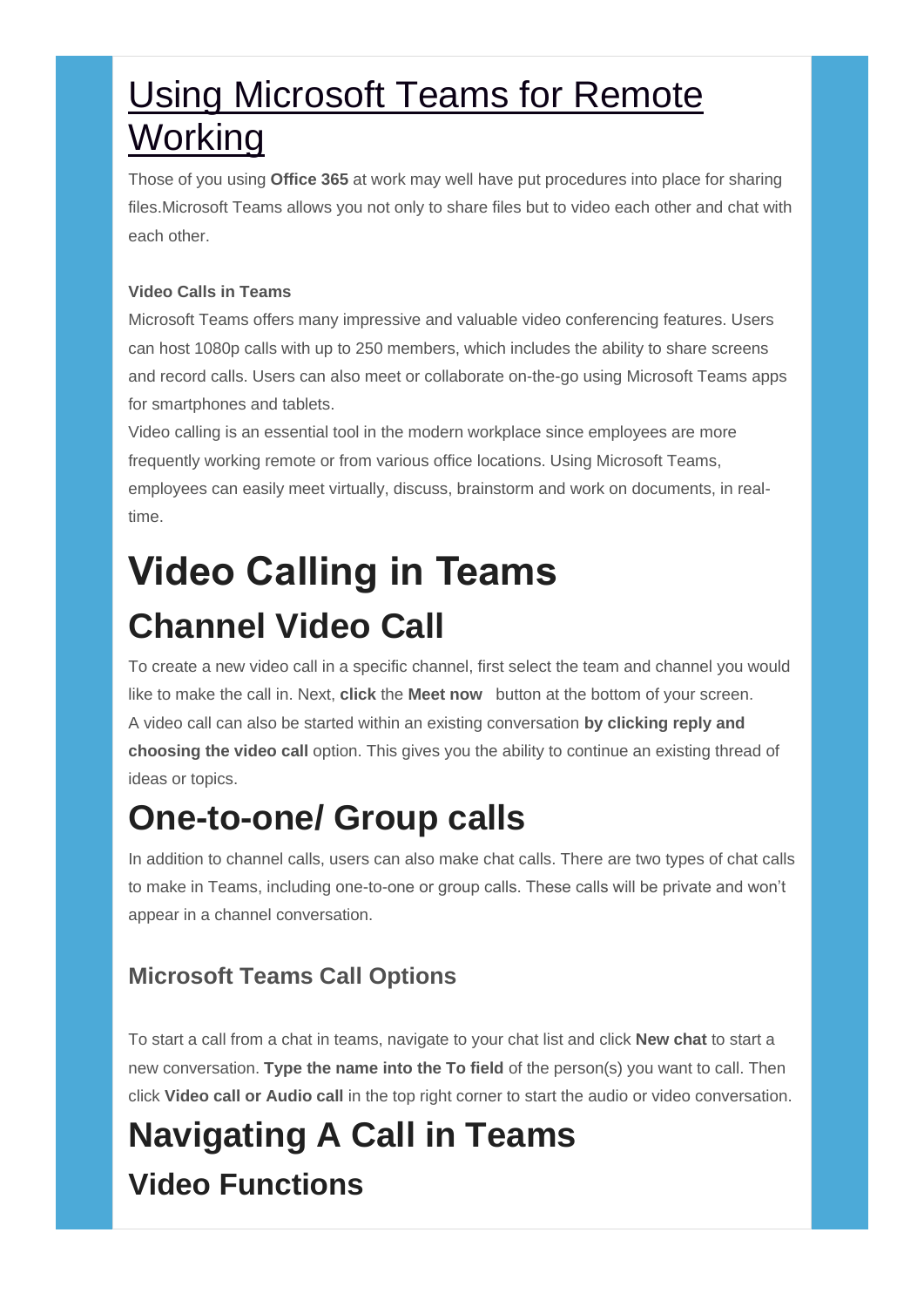Once the video call is open, you can decide if you'd like to **turn the camera on or off**, **schedule a meeting** or **Meet now**. On this screen you will also be able to see how you will appear to others in the call.

**Meet now** will start the meeting immediately and is mainly used for ad-hoc meetings. However, if you want to set up a meeting on the calendar for a future date then choose to **schedule a meeting**. These options give you the ability to work with the schedule of your co-workers or clients.

Users have the functionality to add participants to the call outside of Teams, share and collaborate on certain screens and record meetings.

Adding users to your video call is simple. First, **click add suggested users** on the tab on the right or you can search users to be added. Using this search function, members outside of your organization that are not using Teams can be added by searching their phone number.

Members outside of your organization can also be added by **copying the meeting information** and **emailing it to them**, which can be done using the copy button to the right of the search bar in the call.

## **Recording Video**

Teams allows users to record meetings so that other users can continue to benefit from the call even after it's over. Participants of the call can also view the presenter's screen and even make changes on that screen with permission. These collaborative abilities within Teams allow for full workplace productivity and capacity to be reached even from remote locations.

If you'd like to record your meeting so that other members of the channel can watch it later, go to the **More Options** button in your call and select **Start Recording.**

### **Share and Control Screen**

To share your screen with other participants who are in the call first click the **Share Screen**  button on the bottom of your screen and **choose the screen** you want to display to the group. By doing this, other users can see your screen and follow along without having to leave the Teams video call.

Other users can control your screen if given permission. You can give other participants control over your screen by **choosing their name** from the bar at the top of your call.

# **Best practice with videoconferencing**

#### **Use a Headset in Crowded Spaces**

While you can meet through video anytime at any place, sometimes life's distractions can get in the way. Wearing a headset in noisy, crowded spaces can virtually eliminate distracting echoes and help other participants hear you more clearly. When you don't have access to a quiet space, use a headset so you and your colleagues can focus on what matters most: the meeting.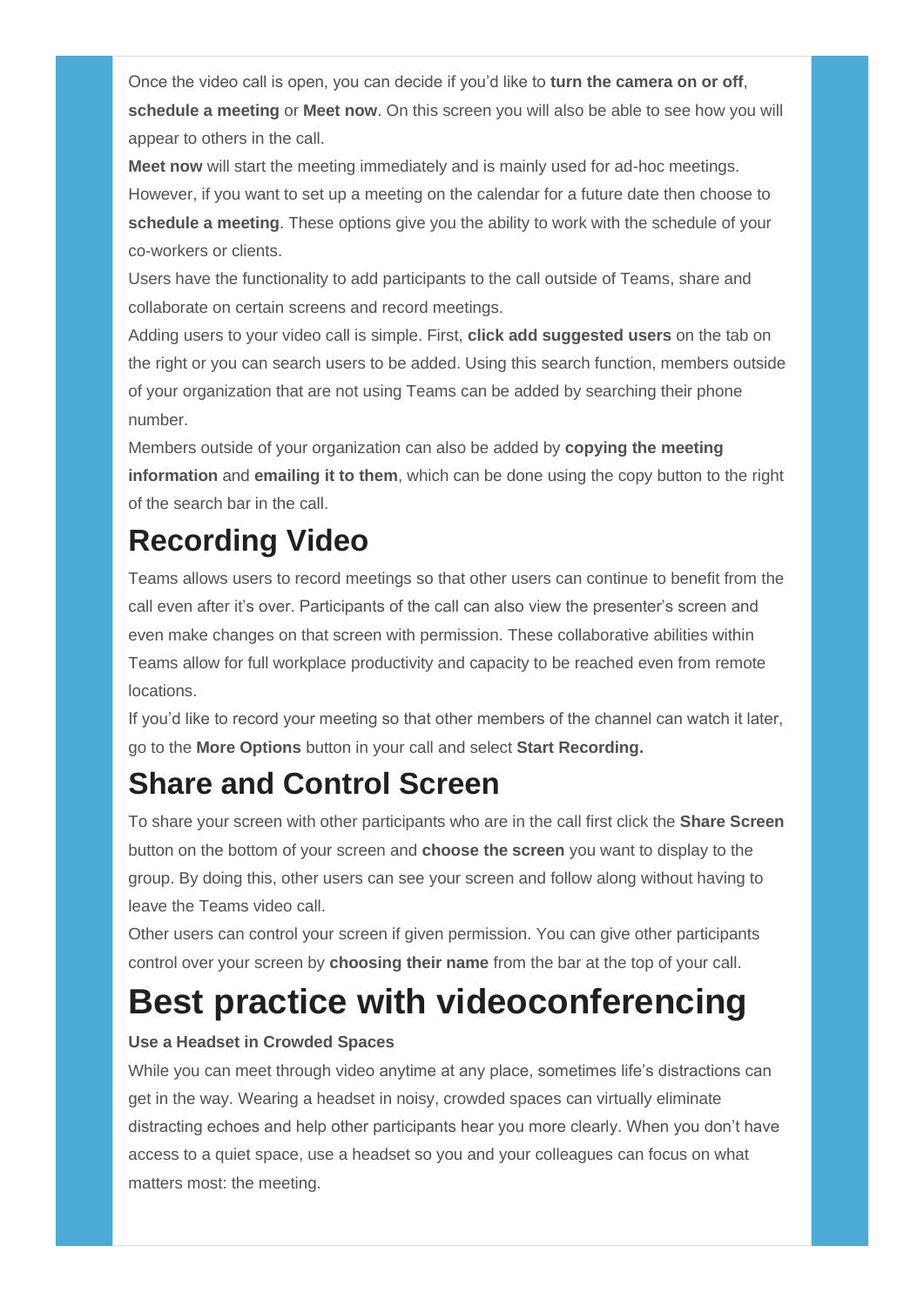### **Mute When You're Not Speaking**

If you're in a loud area and you don't have access to a headset, one best practice is to mute yourself when you are not speaking (especially if you are on a call with more than two participants). This will significantly reduce background noise for everyone on the call. Wearing a headset can virtually eliminate distracting echoes and help other participants hear you more clearly. When you don't have access to a quiet space, use a headset so you and your colleagues can focus on what matters most: the meeting.

### **Avoid Window Backdrops**

Windows are wonderful for adding natural light to your office, but when used as backlighting on a video call, they can negatively impact the quality by giving you a harsh silhouette effect. Whenever possible, try sitting with your back to a wall rather than a window or try lowering the shades.

### **Opt-in for Meeting Recording**

Recording online meetings usually leads to fewer side conversations and tends to allow teams to progress through their agendas more smoothly. Just make sure you let your colleagues know before you start recording a video call and share the recording with anyone who was attending.

### **Don't Forget Your Far-End Etiquette**

While video conferencing might make you feel like everyone is in the same room, remember to not turn your back to the screen(s) or block the view of the camera for "far-enders." And remember to always say good-bye to the on-screen participants as you would to anyone else before leaving a meeting. It's just common courtesy!

### **The Human Element**

Just like talking face to face or through chat, video conferencing is just a normal part of your everyday workday. It isn't rocket science — video technology is just another way you can communicate with people remotely in these difficult times. Put your best foot forward and focus on your meeting and your colleagues, not how you look on camera.

### **If Only I'd Known That Blog**

If only I had £50 for every time someone says to me during a training session 'If only I'd known that last week…' So, I have set up a blog with some of the answers that have proved very useful to people. You can see this at <http://ifonlyidknownthat.wordpress.com/>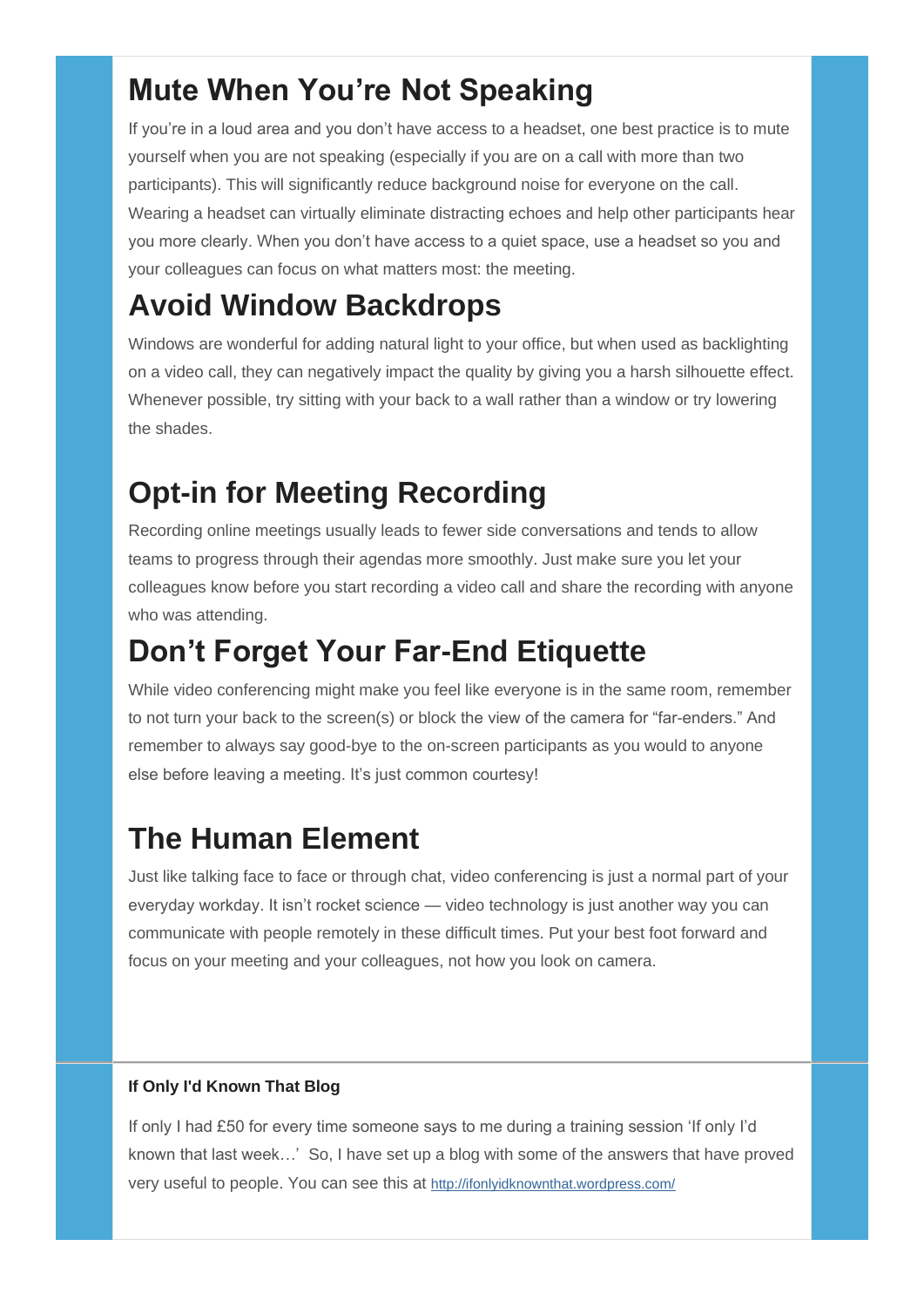#### **For example:**

### **Working with [Microsoft](https://ifonlyidknownthat.wordpress.com/2018/09/25/working-with-microsoft-teams-faq/) Teams – FAQ**

y [jdonbavand](https://ifonlyidknownthat.wordpress.com/author/jdonbavand/)

#### **How do I make a public team private or vice versa?**

Go to the team name and click **More options** – **Edit team**. In the **Edit team** dialog box, under **Privacy**, select either **Public** or **Private**.

#### **How do I rename a file?**

With the file open, go to **File – Save As – Rename.**

#### **What does Wiki stand for?**

What I know is.

#### **How can I add Planner to my Team?**

Where it says **Conversations, Files, Wiki**, click the **+** sign and select **Planner** from the available apps.

#### **How do I forward an email to a Team site?**

1. In order to forward / send an Email to an MS Teams Tab you need to know what the Email address is. Find the Tab that you'd like to Email to, find the ellipsis and then select "Get Email address".

- 2. Make a copy of the email address.
- 3. Forward the email.

It shows up in the **Conversations** Tab.

Any attachments are extracted and saved to the SharePoint document library for the channel.

#### **How do I make an Office 365 group into a Team?**

In **Teams**, choose to add a team and you'll see an option to add it to an existing private group.

#### **Can I have a Team Calendar?**